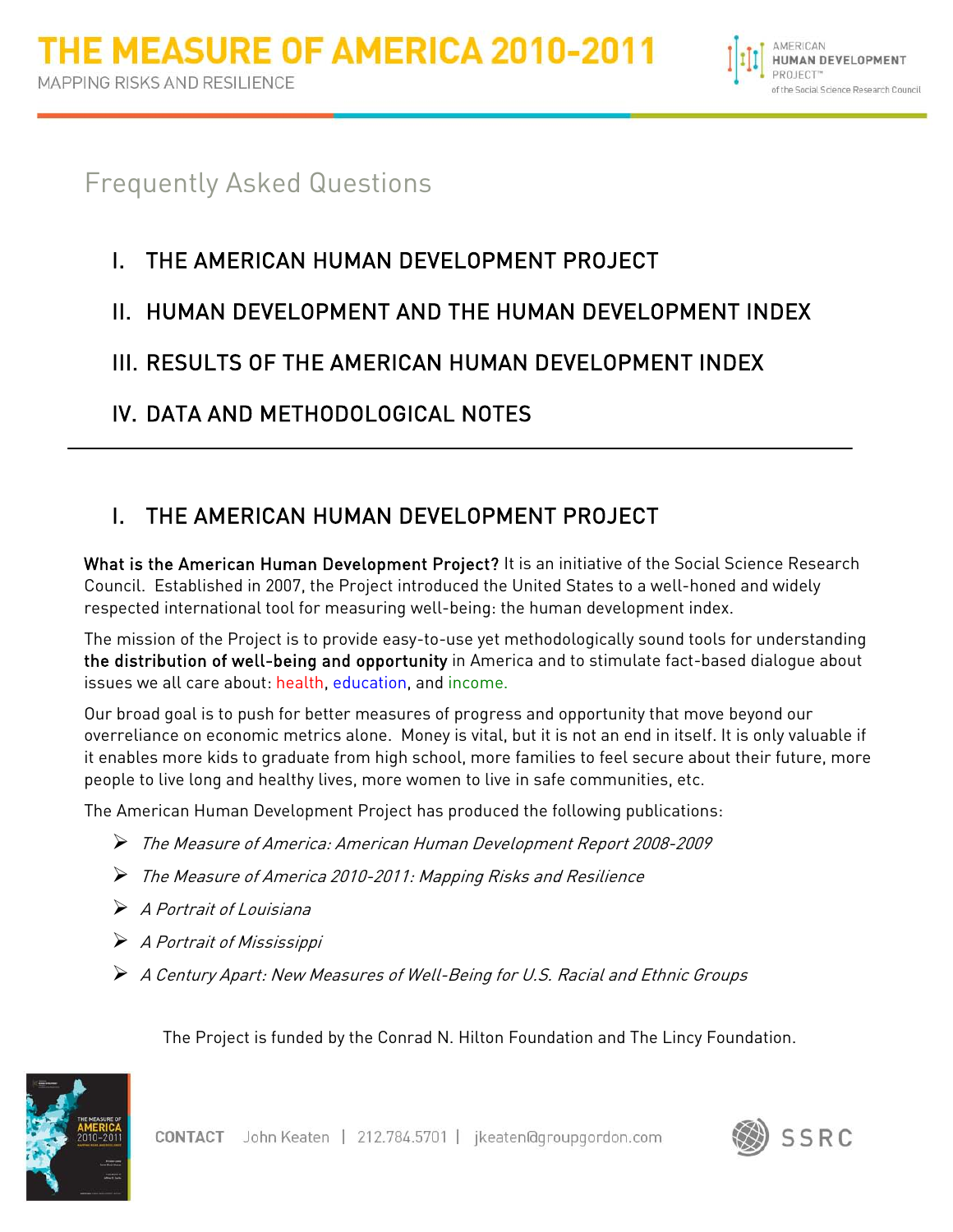## What has the American Human Development Project accomplished thus far?

## POLICY MAKERS

- AHDP research was cited as major factor influencing \$2 million ARRA grant (stimulus funding) to a Fresno, California health clinic, Jan '10;
- AHDP research was cited in testimony before Senate Judiciary Committee hearing on poverty and human rights, Dec '09;
- Co-authors provided testimony on "the middle class squeeze" before Congress' Joint Economic Committee, July '08;
- Senator Mary Landrieu of Louisiana used A Portrait of Louisiana research on mental health to make the case for prioritizing health funding for her state;
- the Connecticut Secretary of Education has drawn on this work for an understanding of school priorities.
- In fall 2010, initiated by Catholic Charities USA, a bill was introduced by Senator Casey, (D-PA) and Representative McGovern (D-MA) for a more holistic, streamlined approach to fighting poverty and delivering services using the American HD Index to determine eligibility for the program. The legislation was initiated by Catholic Charities. [Read more.](http://ahdp.cmail2.com/t/y/i/cihdiy/l/t)

## CIVIL SOCIETY AND PHILANTHROPIC PARTNERSHIPS

Grasstops leaders and philanthropic foundations are drawing on the HD approach to identify levers for change and to assess progress. The following are some examples:

- The Foundation Center has licensed the HD Index and relevant indicators for its online Philanthropy In/Sight tool;
- AHDP collaborated with United Way of American in the creation of the Common Good Forecaster;
- Catholic Charities USA is reframing the work of their service delivery network of 2,500 local agencies and programs in human development terms.

Could this Report and data become part of political races? It already has. In several races, such as the race for Representative Jim Costa's seat in the lowest-ranked district in the nation on the Index (Congressional District 20 around Fresno in California's Central Valley), candidates frustrated with low rankings and slow progress have cited the index as motivation for throwing their hat in the race. This work enables people to raise questions on the basis of objective, fact-based "apples-to-apples" comparisons, and can give candidates a tool for assessing relative progress and setbacks.

### What are the biggest human development problems in the U.S. today?

The Report ends with an Agenda for Action. Action in these areas shows great promise for boosting American Human Development Index scores for all Americans, narrowing the gaps that exist between different groups, and helping everyone build resilience to weather both the inevitable vicissitudes of life and the sudden, severe shocks that destroy capabilities years in the making. For further details on these recommendations, see The Measure of America 2010-2011: Mapping Risks and Resilience.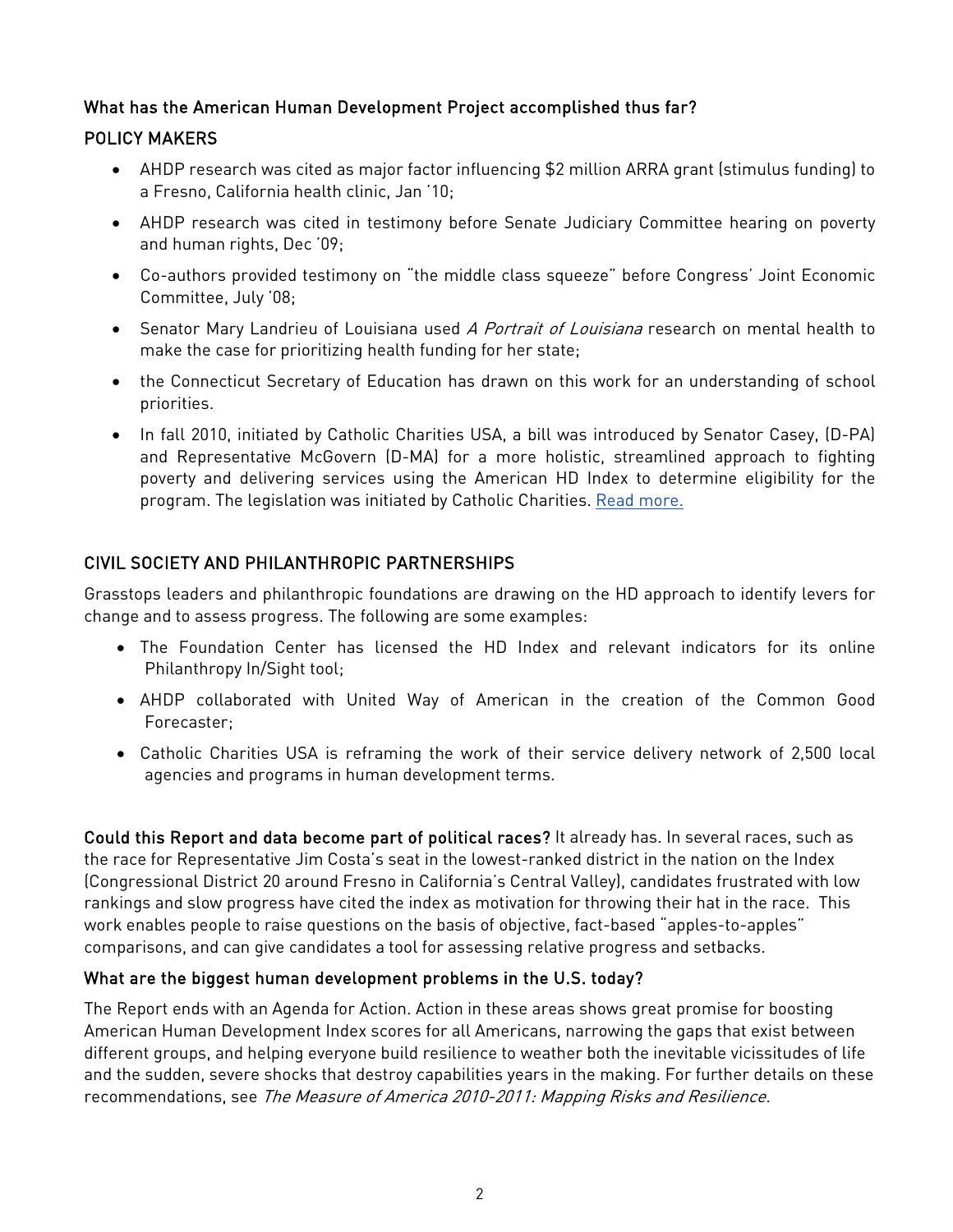## OVERALL WELL-BEING

- Prioritize prevention.
- Account for the cost of inaction.
- Make better use of economic instruments.
- Make the best choice the easiest choice.
- Beware the commonplace threat.

#### HEALTH:

- Address the social and economic disparities that breed ill health.
- Minimize people's exposure to health risks, especially to the fatal four:

poor diet, tobacco, physical inactivity, and excess drinking.

- Mitigate health risks through counter-advertising, treatment programs, public information campaigns, and modifications to the environment.
- Foster greater accountability for health disparities.

#### EDUCATION:

- Ensure universal, quality preschool.
- Address head-on the high school dropout crisis.
- Invest in the education of immigrant children.
- Ensure that all children have good teachers.
- Deflate ballooning college tuition costs.

### STANDARD OF LIVING:

- Protect young children from the risks of extreme poverty.
- Increase educational attainment.
- Create and retain jobs.
- Create incentives—and eliminate disincentives—for asset building among low-income people.
- Help families provide care.
- Strengthen financial-sector regulation and improve financial literacy.
- Reform retirement systems to enable greater retirement security and reduce elderly poverty.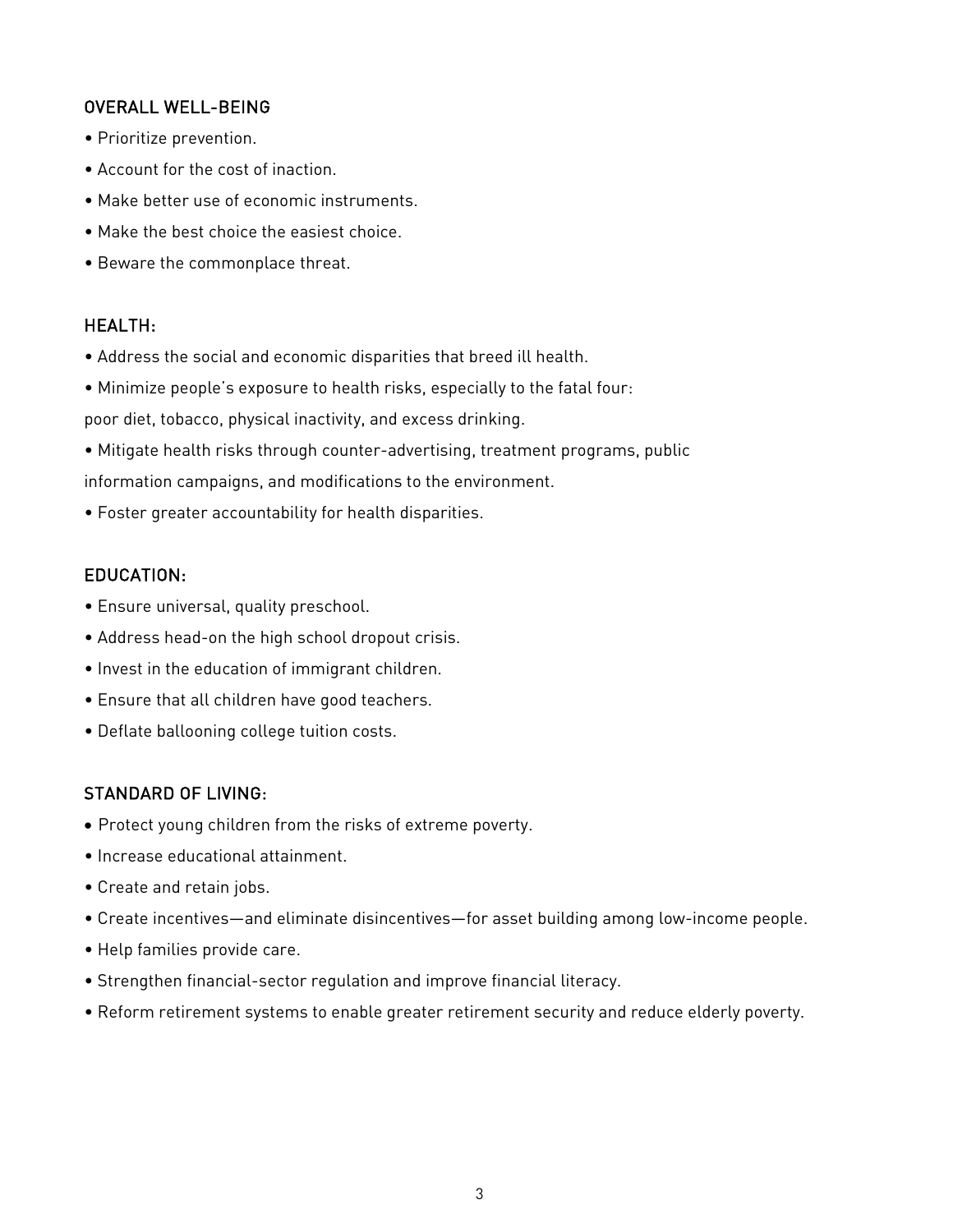### II. HUMAN DEVELOPMENT AND THE HUMAN DEVELOPMENT INDEX

What is the definition of "human development?" Human development is defined as a process of enlarging people's freedoms and opportunities and improving their well-being. Human development is about the real freedom ordinary people have to decide who to be, what to do, and how to live.

The human development concept was developed by economist Mahbub ul Haq. At the World Bank in the 1970s, and later as minister of finance in his own country, Pakistan, Dr. Haq argued that existing measures of human progress failed to account for the true purpose of development—to improve people's lives. In particular, he believed that the commonly used measure of Gross Domestic Product failed to adequately measure well-being. Working with Nobel laureate Amartya Sen and other gifted economists, in 1990, Dr.Haq published the first Human Development Report, which was commissioned by the United Nations Development Program.

What is a Human Development (HD) Index? An HD Index is an easily-understood numerical measure that reflects what most people believe are the very basic ingredients of well-being and opportunity: health, education, and income.

While GDP measures how the economy is doing, the Human Development Index measures how ordinary people are doing.

The first Human Development Index was presented by the United Nations in 1990. It has been an annual feature of every Human Development Report since, ranking nearly every country in the world. The HD Index has become one of the most widely used indices of well-being and has succeeded in broadening the measurement and discussion of well-being beyond the important, but nevertheless narrow, confines of income.

Is the American Human Development Index the same as the UN's Human Development Index? The modified American Human Development Index measures the same three basic dimensions as the standard HD Index–health, knowledge, and standard of living–but it uses different indicators to better reflect the U.S. context and to maximize use of available data.

Health is measured in the modified American HD Index by life expectancy. Knowledge is measured by a combination of educational attainment and school enrollment. Standard of living is measured using median personal earnings. All data are from official U.S. government sources.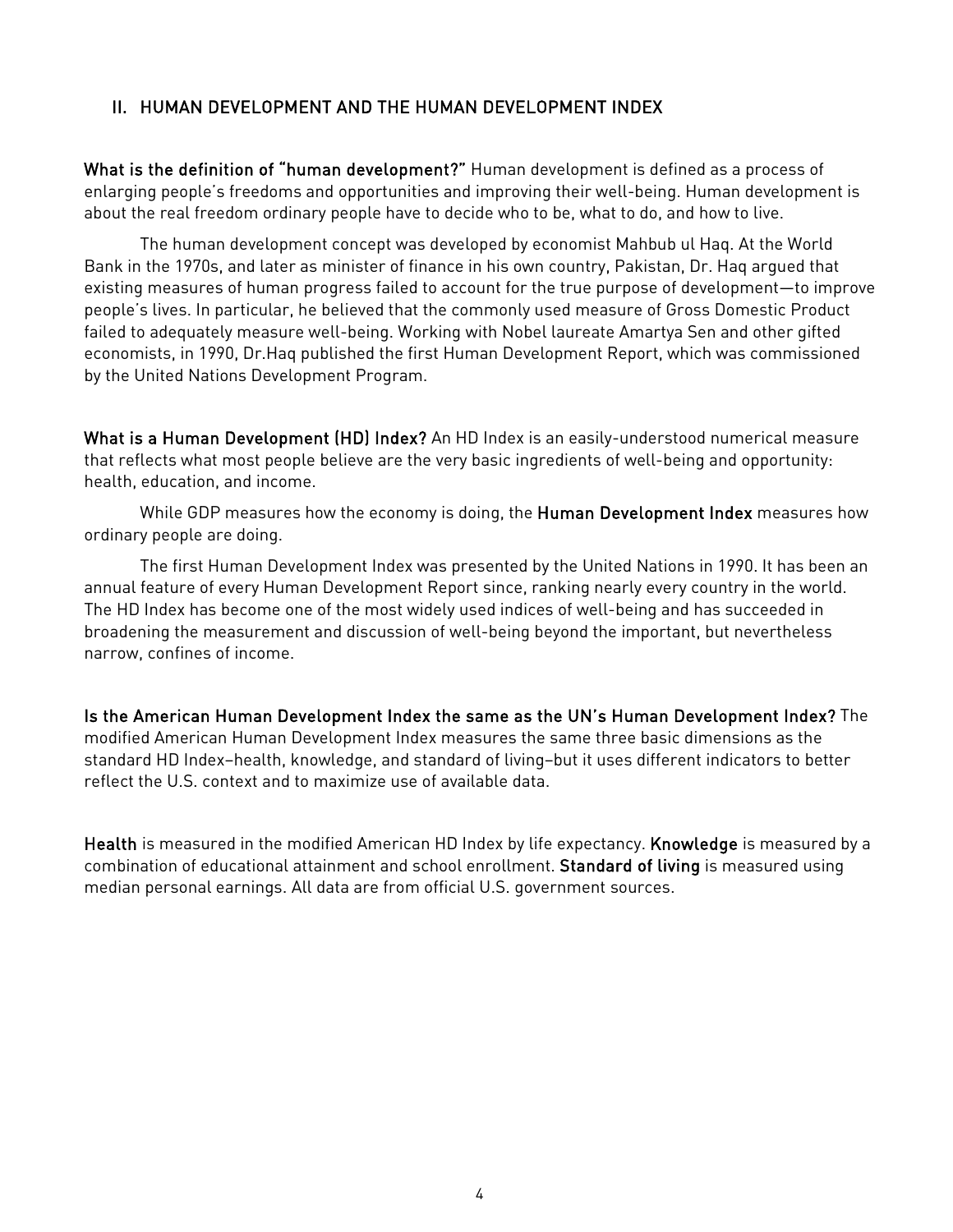## Difference between UNDP HD Index and American HD Index

| <b>VARIABLE</b>                              | AMERICAN HD INDEX-<br><b>INDICATOR USED</b>                                           | UNDP HD INDEX-<br><b>INDICATOR USED</b>                | <b>REASON FOR MODIFICATION</b>                                                                                                                                                   |
|----------------------------------------------|---------------------------------------------------------------------------------------|--------------------------------------------------------|----------------------------------------------------------------------------------------------------------------------------------------------------------------------------------|
| A Long and<br><b>Healthy Life</b>            | Life expectancy<br>at birth                                                           | Life expectancy<br>at birth                            |                                                                                                                                                                                  |
|                                              |                                                                                       |                                                        |                                                                                                                                                                                  |
| <b>Access to</b><br><b>Knowledge</b>         | Degree attainment<br>and school enrollment school enrollment<br>(preschool and above) | Adult literacy and<br>lelementary school<br>and abovel | • Adult literacy is not sufficiently demanding<br>for an advanced industrialized nation.<br>shows little variation, and is not collected<br>systematically in the United States. |
|                                              |                                                                                       |                                                        | Quality preschool education serves a vital<br>function for cognitive, emotional, and social<br>development.                                                                      |
| <b>A</b> Decent<br><b>Standard of Living</b> | Median personal<br>earnings                                                           | <b>Gross Domestic</b><br>Product per capita            | • Refocuses attention from market activity to<br>the wages of a typical worker.                                                                                                  |
|                                              |                                                                                       |                                                        | Enables analysis of different access to<br>income between men and women.                                                                                                         |
|                                              |                                                                                       |                                                        | Allows comparisons among states and<br>۰<br>congressional districts as well as among<br>racial and ethnic groups.                                                                |

#### Does the American Human Development Index take cost of living differences into consideration?

The cost of essential goods and services varies across the nation and within distinct regions. However, there is currently have no reliable way to factor these variations into the HD Index without introducing biases and inaccuracies. First, no official measurement of a nationally comparable cost of living currently exists; and second, cost-of-living variations within compact regions, such as states or cities, are often more pronounced than variations between states and regions.

How has the HD Index been used in other countries? More than 150 countries have presented the Human Development Index in their national reports, sometimes using the standard HD Index formula seen in the annual global Human Development Report, and in other cases modifying the formula to suit an individual country's situation.

In many countries, the HD Index has become a staple of the national development dialogue. For example, in Brazil, the television channel that covered World Cup soccer matches displayed the flags as well as the HD Index rankings of the competing teams alongside the score on screen during the games.

When ranked according to geographic or other groupings, such as race, religion, gender, or ethnicity, the index can highlight striking contrasts and stimulate debate about why such different results have been achieved. These rankings have on many occasions assumed enormous political significance. For example:

- in India, HD Index rankings have become a source of competition among the governments of different Indian states and a powerful advocacy tool for civil society;
- in the Philippines, district HD Index rankings are a basis for government budgetary allocations;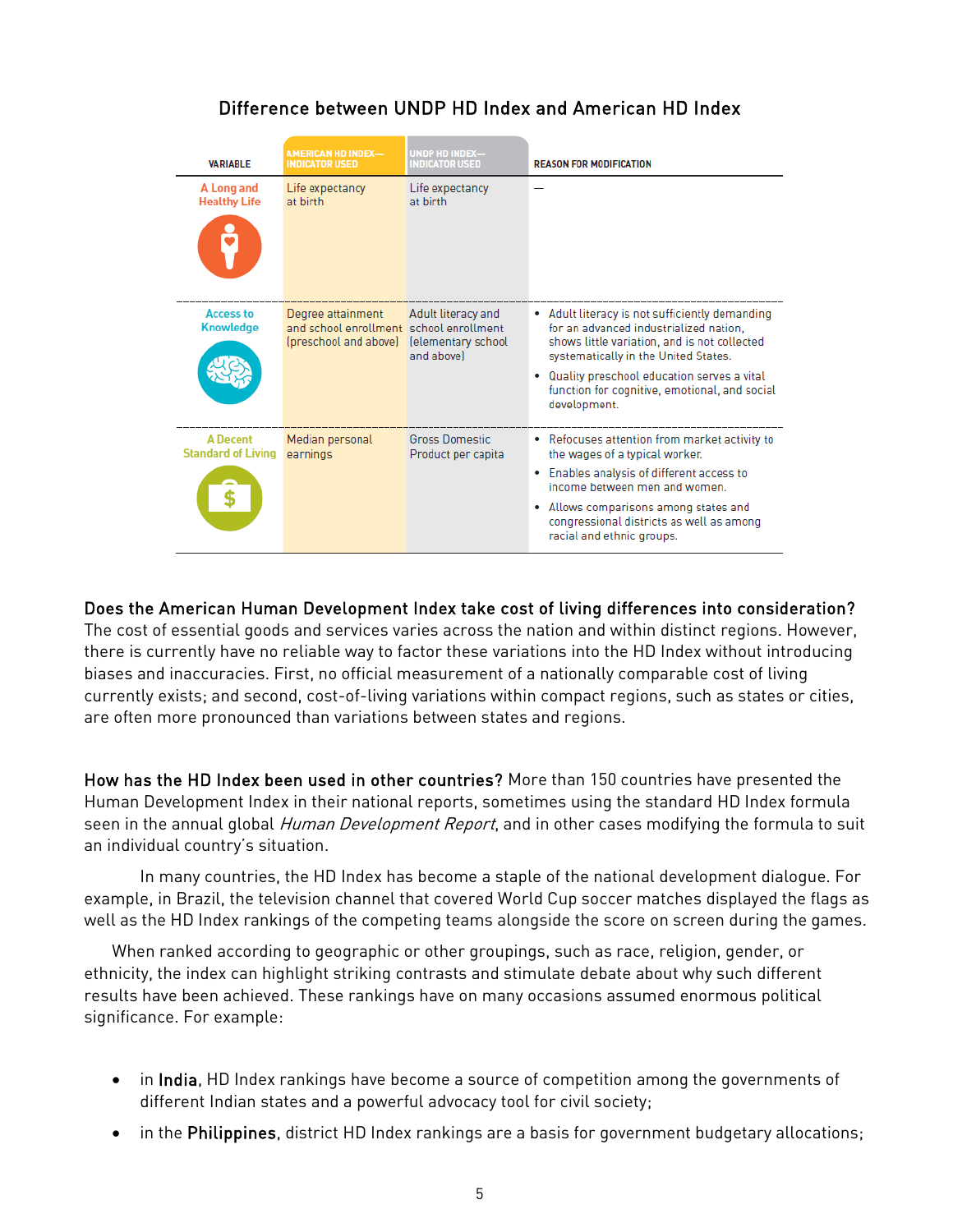• in Brazil, the HD Index prepared for the over 5,000 municipalities has become an important tool for business decisions on the location of new plant facilities.

Is the HD Index a fair and accurate way to gauge well-being? Is the HDI the best way to categorize this information, or are there better methods? There are many ways to assess well-being. But most people would agree that health, knowledge, and adequate material resources are the basic ingredients of a decent life. In addition, measurable, easy-to-compare, and easily understood proxy indicators exist for these three areas. Additional important aspects and measures of well-being, such as community safety, empowerment, environmental sustainability, societal respect and others are discussed in the report, but the American HD Index is restricted to hard data on these three core dimensions.

Of course, no one indicator can fully measure complex concepts like health, knowledge, and standard of living. But people studying large populations use simple, easy-to-collect proxy indicators to represent complex phenomena that cannot be measured directly. For large populations, life expectancy is a generally accepted proxy for health, though the length of a person's life does not tell us enough about the quality of that person's health. Similarly, degree attainment and school enrollment are reasonable stand-ins for the broad and elusive concept of knowledge. Income is a valuable proxy for living standards, though it fails to measure the equally important issue of wealth and assets.

The American HD Index, like many composite measures, has some limitations. It does not capture information on important areas of human development beyond health, education, and income. The index cannot be used to measure the short-term impacts of policy changes, since its indicators do not change quickly.

## III. RESULTS OF THE AMERICAN HUMAN DEVELOPMENT INDEX

What's the good news? The Report presents human development progress since 1960. It is remarkable to see how far we have come as a nation on critical benchmarks: from an average life expectancy of under 70 in 1960, we are living more than 8 additional years today; while only 41.1 percent of adults had at least a high school diploma in 1960, more than 84 percent do today.

Looking at shorter-term improvement, between the first American Human Development Index (using data from 2005) and *Measure of America 2010-2011*, the HD Index value for the United States as a whole rose .12 points—from 5.05 to 5.17. The improvement was driven mostly by an increase of over eight months in life expectancy and small gains in educational attainment. Median personal earnings, however, have stagnated since 2000. During an earlier three-year period, from 1995 to 1998, earnings increased by almost \$2,000. Americans' earnings today are not enabling living standards to rise for the typical worker.

Another piece of good news is that if American history is any guide, our country has always been tremendously imaginative in developing practical policies to make aspects of the American Dream a possibility for more Americans, policies the rest of the world has often followed. From Social Security to the GI Bill to the Earned Income Tax Credit, these policies have helped to distribute economic opportunity and the building blocks of participation in our society, increasing the likelihood that every person has a chance to live up to his or her full potential.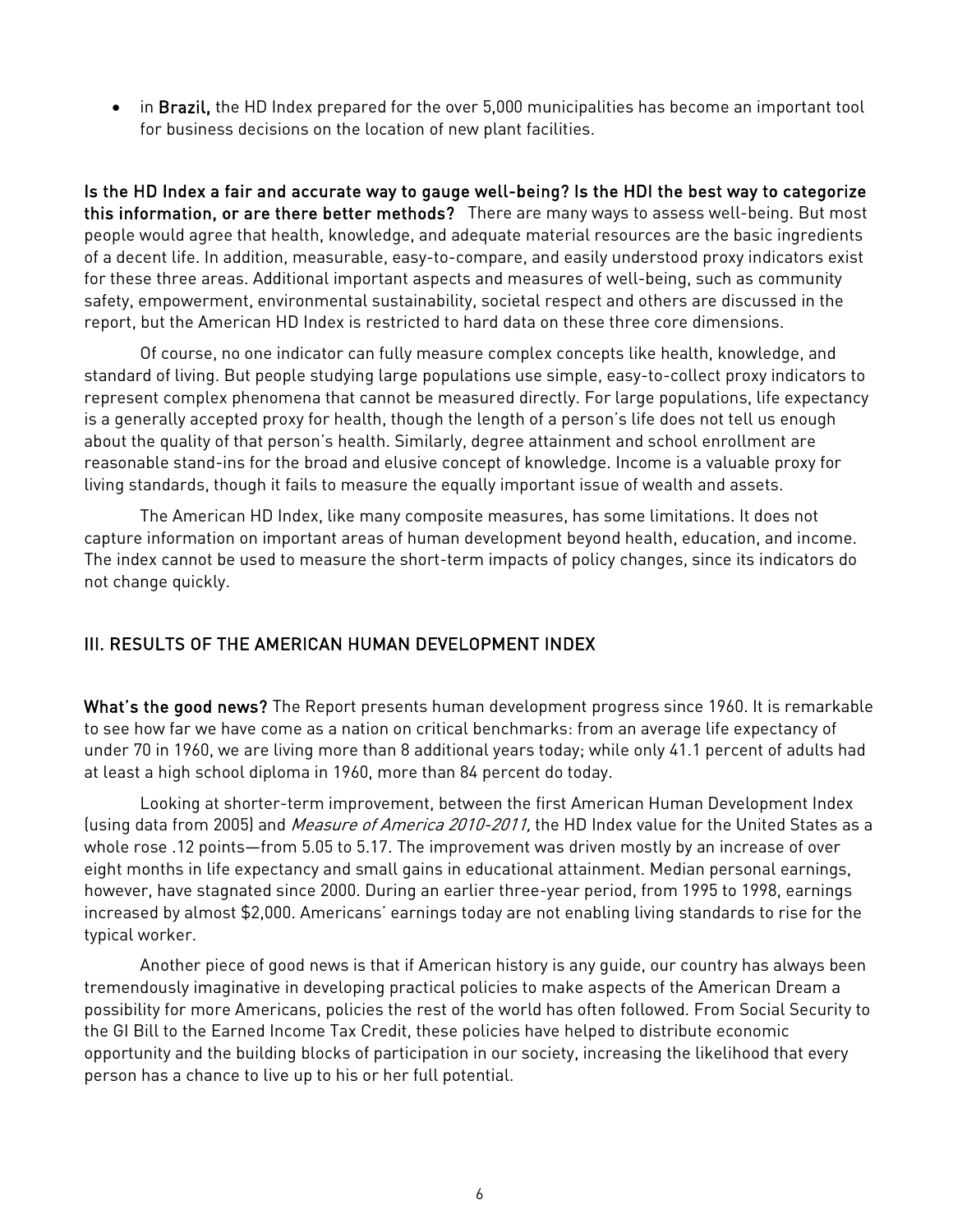Why should people in the U.S. care what the national HD Index is and the Index scores of other Congressional Districts? The American HD Index can help to gauge the relative well-being of groups of Americans as well as different parts of the country. It provides a snapshot of how different groups stack up today and sets a benchmark by which to evaluate progress in the future.

By knowing the national score, people can see if their own congressional district or state is doing better or worse than average. Knowing today's score also allows for comparisons with the past. Knowing the scores of other congressional districts helps people understand how different parts of the country are doing compared to others in terms of progress and opportunity.

Which states have the highest HD Index scores? The top five states on the American HD Index are Connecticut, Massachusetts, Washington, DC, New Jersey, and Maryland.

Which states have the lowest scores? The lowest-scoring state is West Virginia. Alabama, Louisiana, Mississippi, and Arkansas are in the bottom five.

Which Congressional Districts score highest? Each of the country's 435 congressional districts has approximately 650,000 inhabitants, except for a few districts located in states with small populations. The top congressional district I the nation, in terms of well-being and opportunity is NY-14, on Manhattan's East Side. This is followed by Virginia's Eighth District, in suburban Washington, DC. The next four districts are all in California.

Which Congressional Districts score lowest? The bottom-scoring district in the nation is California's District 20, around Fresno in California's Central Valley. A resident of California's Twentieth District is more than five times as likely to lack a high school diploma or its equivalent, is about seventeen times less likely to have a master's degree, and, on average, makes less than a third of the median earnings of a resident of New York's Fourteenth District. The remaining bottom five districts are in eastern Kentucky, West Virginia (the rural southern part of the state), New York (the South Bronx), and Texas (north and east Houston).

Is there a way to measure inequality (social, economic, HD Index) in the U.S., and compare that measure with other countries? If so, where do we rank on the inequality index? There are several widely accepted ways to measure economic inequality. The most widely used measure is the Gini Coefficient of Income Inequality, with values ranging between 0 and 1. A low Gini coefficient (closer to 0) indicates more equal income or wealth distribution, while a higher Gini coefficient indicates more unequal distribution. Zero corresponds to perfect equality (everyone having exactly the same income) and one corresponds to perfect inequality (where one person has all the income, while everyone else has zero income).

In the year 2000, the U..S ranked number fourth among 26 OECD countries (the fourth highest Gini coefficient), with a Gini coefficient of 0.357. The only countries with higher income inequality were Poland, Turkey, and Mexico. (SOURCE: OECD Factbook: http://bit.ly/boLyeT).

What do these data tell us about racial inequalities in the U.S.? When disaggregated by racial and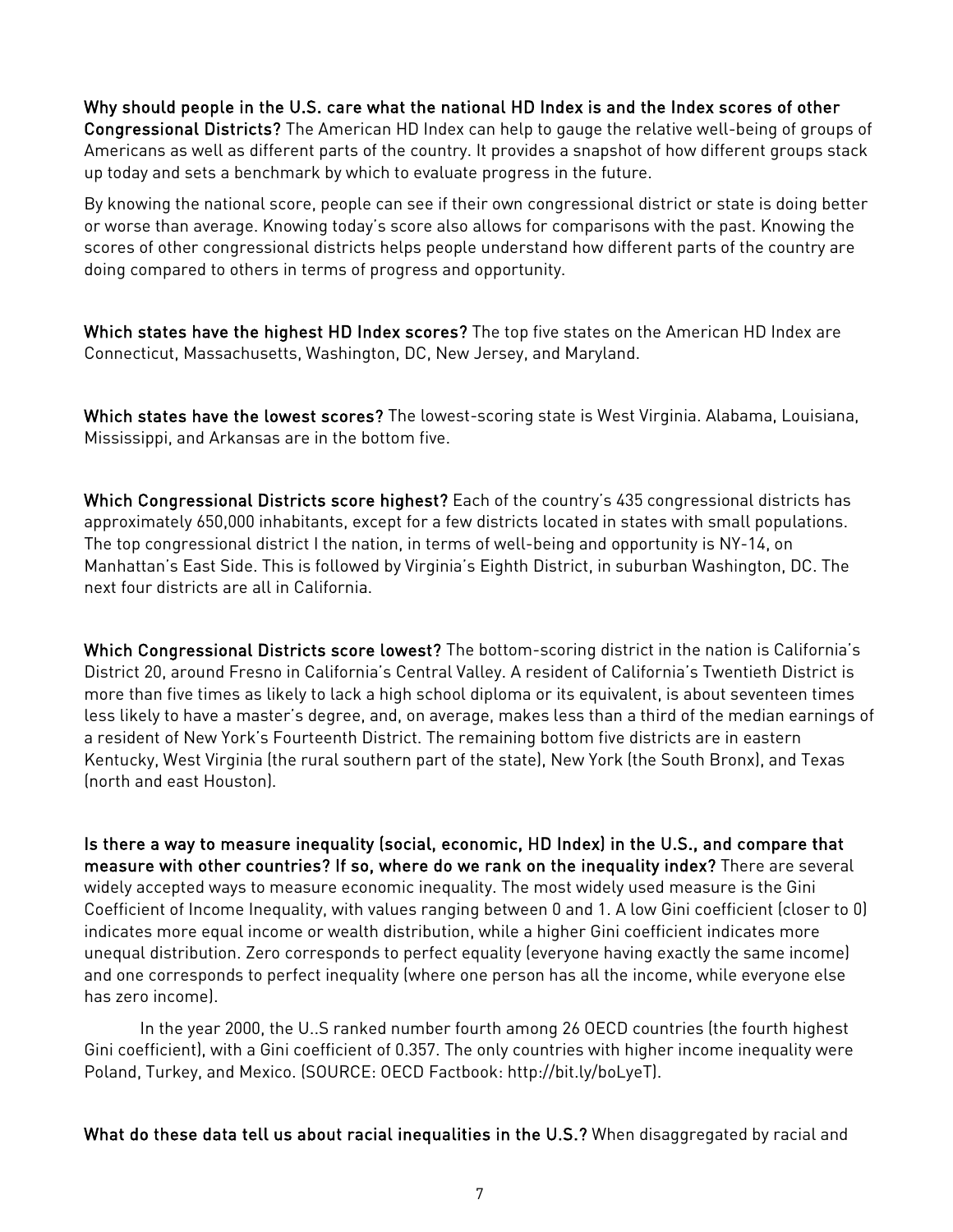ethnic group, the American HD Index reveals large gaps in human development among different groups of Americans. Asians Americans are doing the best, followed by whites, Latinos, African Americans, and Native Americans.

If you compare the racial/ethnic group at the highest level of the state index to that group at the lowest, the typical Asian American in New Jersey lives one quarter century longer, is eleven times more likely to have a graduate degree, and earns \$33,149 more per year than the typical Native American in South Dakota, whose earnings are below the median American earnings of 1960.

How can this report help direct public and private funding to areas in need? Areas at the bottom of the congressional and state American HD Index lists are not there only because of low earnings, though that is one reason; they are also there because the average educational attainment of their residents is, on average, limited, and because they are generally living shorter lives than other Americans.

It is clear from the index that in terms of health, access to knowledge, and income, large segments of our population are being left behind. The Index scores of these areas signal to policymakers, government agencies, non-profit organizations, and individuals who want to make a difference, where the need lies.

In addition, looking at the three indices – health, education, and earnings – separately reveals areas of critical concern for certain groups. Latinos, for instance, are doing comparatively well in health, but very badly in education – pointing to the need for greater attention to issues like high school graduation rates among Latinos.

What is the best educated state in America? Washington D.C. has the highest score on the education index, followed by Massachusetts, Connecticut, Maryland, and New Jersey. The bottom scoring state is Arkansas.

#### GENDER AND THE HD INDEX:

Overall, do men and women have a different HD Index in America? Women have a slightly higher HD Index than men, but the difference is small; American men and women have virtually the same human development level.

However, examining each of the three dimensions of the HD Index individually, outcomes for men and women are anything but equal. Women have a higher education index (mostly due to higher rates of enrollment in school from ages three to twenty-four) and live, on average, about five years longer. But lower earnings wipe out advantages in education and health. American men earn over \$11,000 more annually than American women, on average.

What does it mean to "live 30 years behind" in human development, and how is that measured? In the Report, we present the HD Index for the U.S. as a whole, calculated for the years 1960, 1970, 1980, 1990, 2000 and 2008. When making comparisons across groups (for instance, the states with the highest and lowest HD Index) we also compare them against the historical HD Index values, using a simple linear interpolation to obtain an approximation of the year in which America as a whole had a specific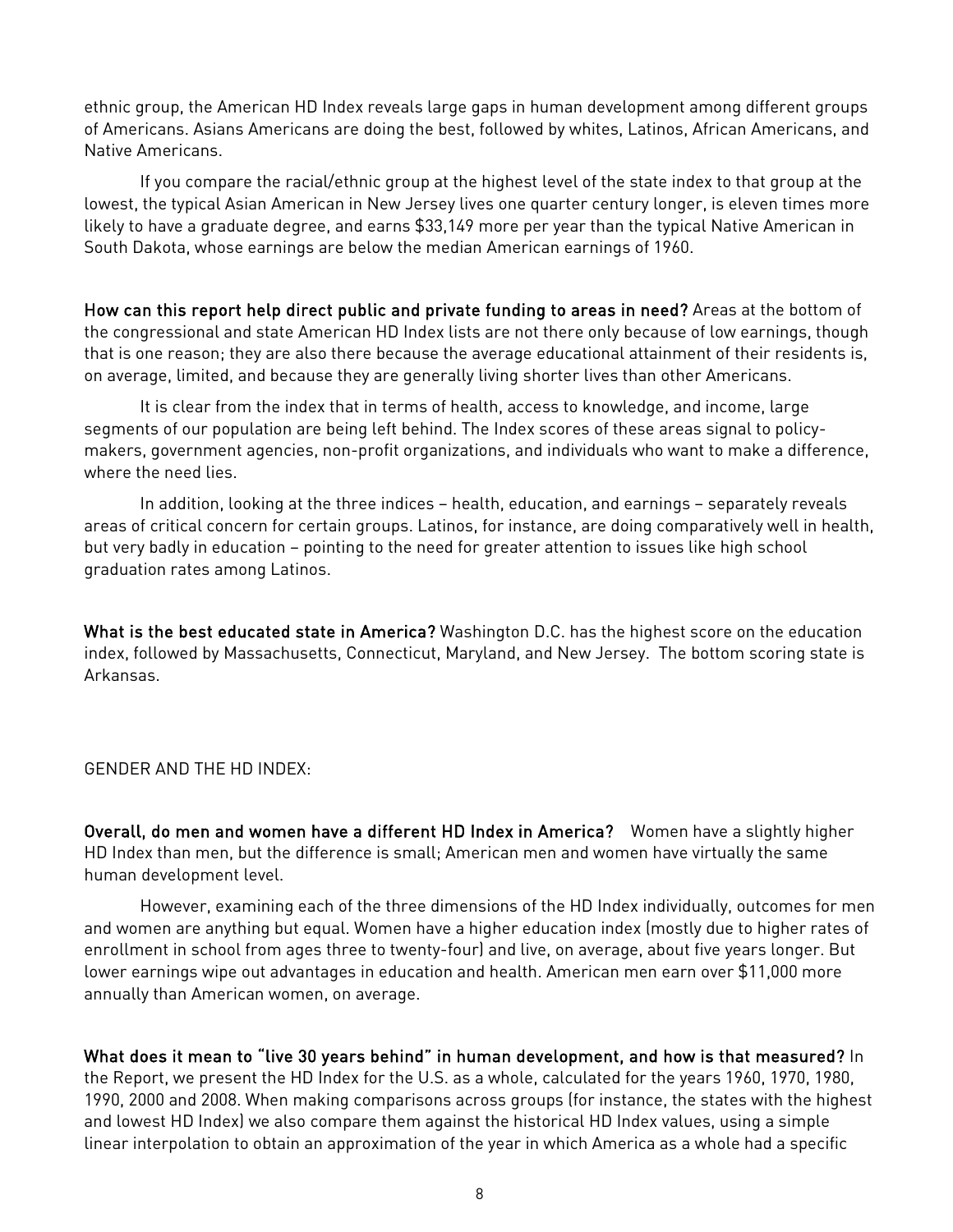#### HDI value.

So, when we say, for example, that there is a human development gap of one century between Asian Americans in New Jersey and Native Americans in South Dakota, that's because Native Americans in South Dakota have a Human Development Index similar to the HD Index for America as whole in 1960, while the HD Index of Asian Americans in New Jersey, on the other hand, will be the average HD Index for America in the year 2060, given current trends.

Can we break down the HD Index along racial and ethnic lines? Is there an overall ranking for each? Who is doing well and who is at the bottom? We have disaggregated the Index by gender, race and ethnicity at the national level; the picture is highly uneven.

Overall, Asian Americans have the highest HD Index, outperforming the other ethnic groups in all three human development dimensions. They earn slightly more than whites, the second-ranked group, but have a large advantage in health and education.

Latinos have the lowest ranking for education-more than 40 percent don't have a high school diploma-and income, but score well on health, resulting in a number-three ranking overall. African Americans, on the other hand, rank third in income and education, but have a large gap in life expectancy-five years less than American Indians, the second lowest-ranking group on health, and more than thirteen years less than Asians. These factors result in a bottom ranking overall when compared by ethnic grouping.

When you combine gender with race/ethnicity, more differences emerge. At the top of the scale, Asian and white men have an income advantage over their female counterparts that more than compensates for their relative disadvantages in health (Asians and whites) and education (whites only).

At the lower end of the spectrum, the opposite is the case. Among African Americans, American Indians, and Latinos, men all have lower HD Indices than women in the same racial/ethnic group. While men's earnings are higher than those of women, the female advantages in education or longevity, or a combination of the two, outweigh superior earnings to yield a higher HD Index for women.

Looking in more depth, Asian males rank first mostly because of educational differences. While Asian and white males have similar high school graduation rates, 53 percent of Asian males have at least a college degree, compared to 32 percent of white males. Asian females have the highest health index and rank second overall, followed by white males, who have the highest earned income.

Latino males score last on education (with less than 60 percent graduating from high school and only 12 percent graduating from college) and rank ninth out of ten overall; African American males have the lowest health index, and occupy the number-ten overall ranking, in spite of being ranked fourth in income.

Is education related directly to income? Education and income have a high correlation. People with more education are able to command higher salaries. At the Congressional District level, higher percentages of college graduates and people with graduate degrees may reflect more the labor market of the district (districts in large metropolitan areas usually have more demanding labor markets, offering higher salaries and thus attracting college graduates) than the district's educational policies.

#### Is there a direct correlation between income and HD INDEX, or are other factors also at play?

There is a very high correlation between income and the HD Index, for two reasons. First, income is one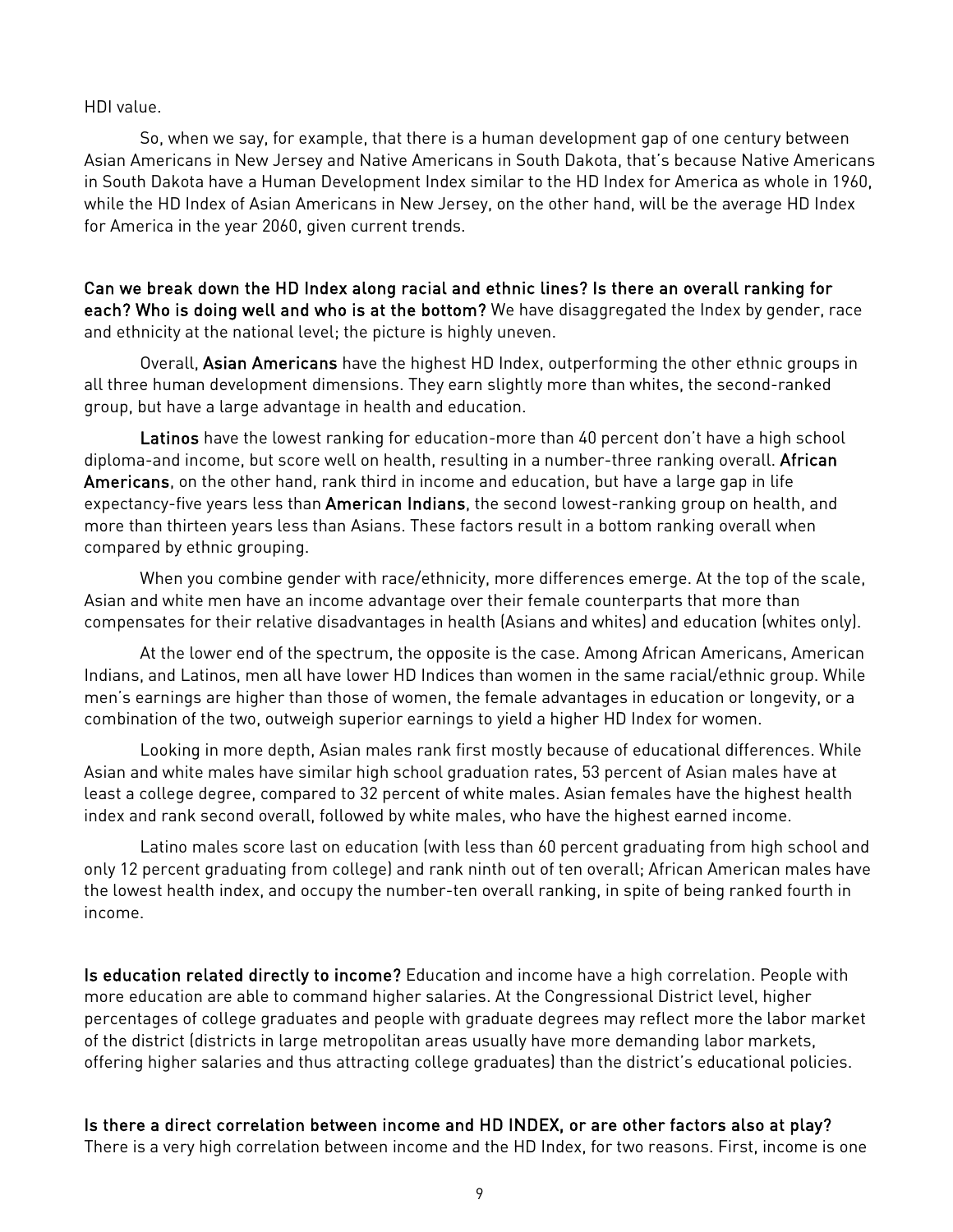of the three HD Index components, so this alone is sufficient to warrant a high correlation since it represents one third of what is being measured. Second, income is correlated with education and, to a lesser degree, with health, the other two HD Index components. Higher income levels are usually associated with higher educational levels; thus a high income has a direct effect on the HD Index, through the income component, and an indirect effect, through the education component.

However, there are other factors at play as well, namely, the education and the health components. Sometimes regions or groups with similar incomes have very different HD Index values. For example, Oregon and Texas both have about the same median earnings—around \$27,300 per person. Yet these earnings afford very different levels of well-being for their citizens. Oregonians today live, on average, about three-quarters of a year longer than Texans. While nearly 90 percent of adults in Oregon have earned at least a high school diploma, in Texas fewer than 80 percent have. Oregonians earn bachelor's degrees and professional degrees at higher rates as well. The same income is buying two different levels of human well-being.



What do these data tell us about policy levers in the United States, in terms of improving quality of

life for all Americans? Americans have long accepted extreme inequality in outcomes because of a shared commitment to and belief in equality of opportunity. But the data in this report show that the very basic ingredients required to live a life of choice and value, such as education and good health, are not available to everyone. There are congressional districts in which nearly half the adult population doesn't have a high school diploma, for instance. The infant mortality rate for African American babies is more than twice that of both whites and Latinos. For everyone to have the chance to fulfill their potential and seize opportunities, policies must be directed at closing wide gaps in fundamental capabilities.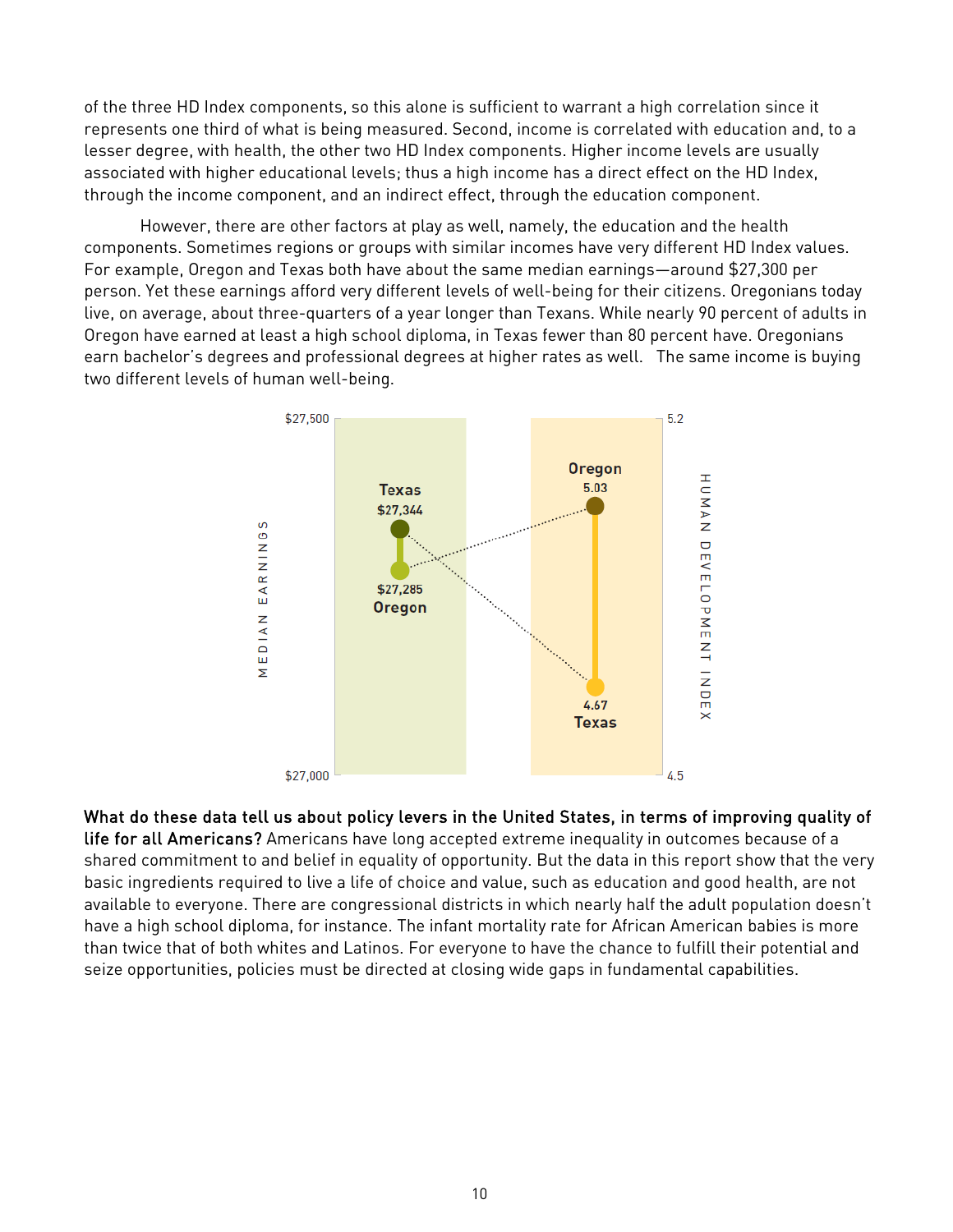## III. DATA AND METHODOLOGICAL NOTES

Besides the HD Index, what other data are available in the Report? The Report contains social, economic, political, environmental and military data distilled from a vast array of primary sources and not found together anywhere else. These data are presented by state such that one can learn, for example, spending per pupil, obesity rates, crime rates, and hazardous waste sites in each state. In addition, there are a set of tables comparing the U.S. to the 29 other affluent countries in these same areas: where do we rank on health expenditure, tobacco consumption, performance on standardized tests, internet access, spending on R&D, and much more?

What is the American Community Survey (ACS)? The American Community Survey, the source of data for two of the three dimensions measured in the American HD Index, is a nationwide survey of the U.S. Census Bureau designed to provide communities a look at how they are changing.

Why did we use 2008 data for the American HD Index instead of more recent data? The American Human Development Project has to calculate life expectancy using mortality data released by the U.S. Centers for Disease Control and Prevention. The U.S. government does not calculate this indicator. The most recent available mortality data available at present are 2007 data. Thus, in order to maintain a relatively close base year for all the data used in the calculation of the American HD Index, we have used the 2008 American Community Survey.

Does the American HD Index include illegal immigrants? Yes. The population surveyed by the Census Bureau includes all people who indicated that the United States was their usual place of residence on the survey date. The foreign-born population includes naturalized U.S. citizens, Lawful Permanent Residents (immigrants), temporary migrants (e.g., foreign students), humanitarian migrants (e.g., refugees), and unauthorized migrants (people illegally present in the United States).

Why didn't we calculate the American HD Index for counties? The 2005 ACS only has data for larger counties (at least 65,000 inhabitants). This leaves out more than 75 percent of all U.S. counties.

Why did we choose median earnings instead of the higher mean earnings for the American HD Index? The median was chosen for two reasons. First, it is much less sensitive to extreme values than the mean, and thus it provides a better estimate of what a "typical" person earns. Consider a hypothetical distribution where nine people earn \$10,000 and one person earns \$1,000,000. The mean is \$109,000 – more than 10 times too high for 90 percent of the group and almost 10 times too low for the millionaire. The median is \$10,000. This is a better representation of what the "typical" person in this group earns. Second, median earnings is the only income indicator provided by the ACS for all the groupings used in the American HD Index (region, state, congressional district, gender, race/ethnicity, and race/ethnicity by gender).

Does the HD Index education dimension measure educational outcomes? The education dimension has two components, the enrollment index and the educational attainment index. The enrollment index